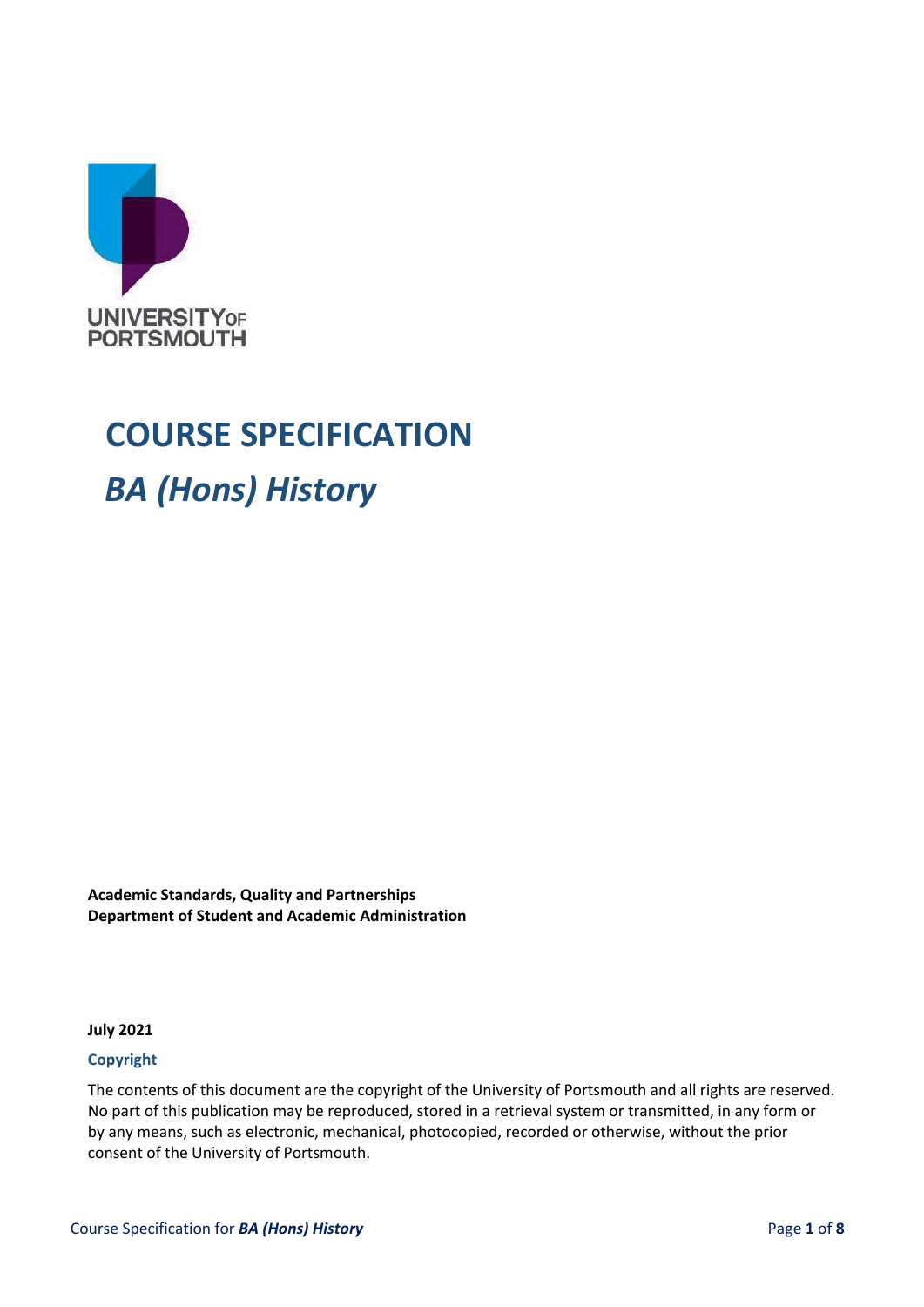## **COURSE SPECIFICATION**

| <b>Course Title</b>                                                                                     | <b>BA (Hons) History</b>                                                 |
|---------------------------------------------------------------------------------------------------------|--------------------------------------------------------------------------|
| <b>Final Award</b>                                                                                      | <b>BA</b>                                                                |
| <b>Exit Awards</b>                                                                                      | CertHE, DipHE, Ordinary                                                  |
| Course Code / UCAS code (if applicable)                                                                 | C1087S, U1087PYC                                                         |
| Mode of study                                                                                           | full time                                                                |
| Mode of delivery                                                                                        | Campus                                                                   |
| Normal length of course                                                                                 | 3 years, 4 years with placement                                          |
| Cohort(s) to which this course specification<br>applies                                                 | September 2020 intake onwards                                            |
| <b>Awarding Body</b>                                                                                    | University of Portsmouth                                                 |
| <b>Teaching Institution</b>                                                                             | University of Portsmouth                                                 |
| Faculty                                                                                                 | School of Area Studies, History, Politics and International<br>Relations |
|                                                                                                         | Full name of the owning University of Portsmouth                         |
| School/Department/Subject Group                                                                         | Department/School/Subject Group                                          |
| School/Department/Subject Group                                                                         | http://www2.port.ac.uk/school-of-social-historical-and-                  |
| webpage                                                                                                 | literary-studies/                                                        |
| Course webpage including entry criteria                                                                 | https://www.port.ac.uk/study/courses/ba-hons-history                     |
| Professional and/or Statutory Regulatory<br><b>Body accreditations</b>                                  | none                                                                     |
| <b>Quality Assurance Agency Framework for</b><br><b>Higher Education Qualifications (FHEQ)</b><br>Level | level 4, 5, 6                                                            |

This course specification provides a summary of the main features of the course, identifies the aims and learning outcomes of the course, the teaching, learning and assessment methods used by teaching staff, and the reference points used to inform the curriculum.

This information is therefore useful to potential students to help them choose the right course of study, to current students on the course and to staff teaching and administering the course.

Further detailed information on the individual modules within the course may be found in the relevant module descriptors and the Course Handbook provided to students on enrolment.

Please refer to th[e Course and Module Catalogue](https://course-module-catalog.port.ac.uk/#/welcome) for further information on the course structure and modules.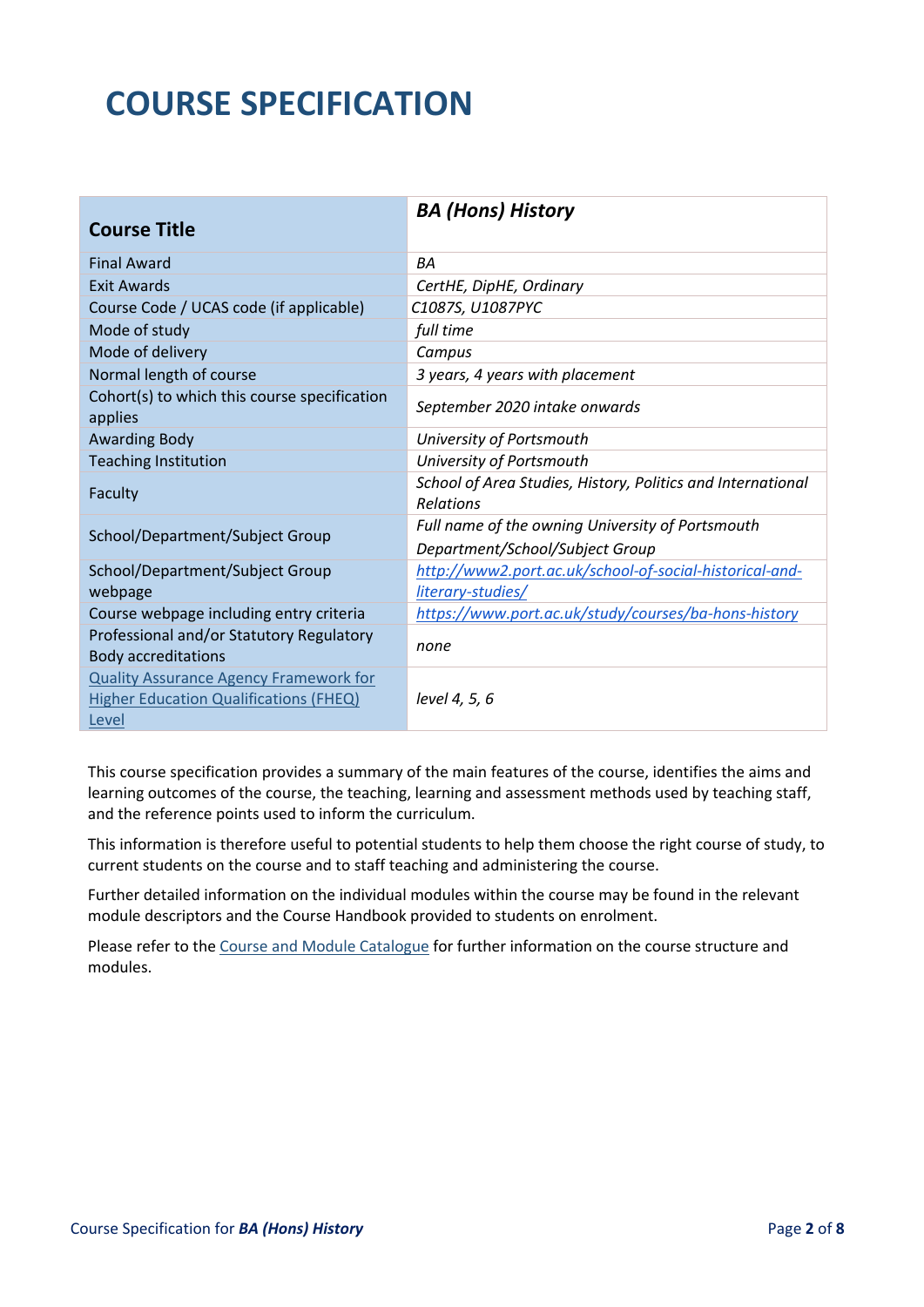## **Educational aims of the course**

- To enable students to develop a sound knowledge and understanding of the academic discipline of history
- To enable students to understand and apply key concepts, approaches and critiques within the field of history and appreciate its contested nature
- To enable students to develop knowledge of changing historiographical interpretations of the past and to encourage critical thinking about a range of themes within history (including class, gender, race, disability and sexuality)
- To equip students with the necessary transferable skills to lifelong learning and graduate employment in the context of changing labour markets
- To provide students with the skills and the knowledge required to maximise career and postgraduate study opportunities
- To provide an opportunity for students to gain experience and skills relevant to employment or further study within History by choosing relevant work placement and/or study abroad options.
- To provide a framework for students to follow a flexible, coherent programme of study, allowing them to develop specialist interests and knowledge in their main subject and in a minor subject via a Pathway.

This course offers subject Pathways in Politics, Sociology, and American Studies each with a different named exit award. A student who satisfies the Pathway requirements will qualify for the following named awards:

- BA (Hons) History with Politics
- BA (Hons) History with Sociology
- BA (Hons) History with American Studies

Pathways provide flexibility in the course by offering an academically coherent combination of modules in another subject area for a student to undertake alongside their main degree subject. All students apply for the Single Honours degree and follow a common curricula of core modules at level 4. All participating Single Honours degrees include a 20 credit bridging modules for each Pathway. These modules cover essential material on the Single Honours, and also introduce students to the subject Pathways offered at Levels 5 and 6 through their interdisciplinary flavour. The Bridging modules enhance the experience of all students, regardless of whether they opt for a Pathway, by introducing them to related subject areas that complement the main degree subject.

A student chooses whether to continue on the Single Honours programme or join a Pathway when making their options choices for Level 5. In order to satisfy the requirements for the recommendation of the Pathway award a student must have been awarded 40 credits at level 5 and 40 credits in level 6 in subject Pathway units. A student who joins a Pathway at Level 5 but decides that they do not wish to remain on it, can return to the Single Honours Programme at Level 6, with the exception of those programmes subject to professional accreditation requirements.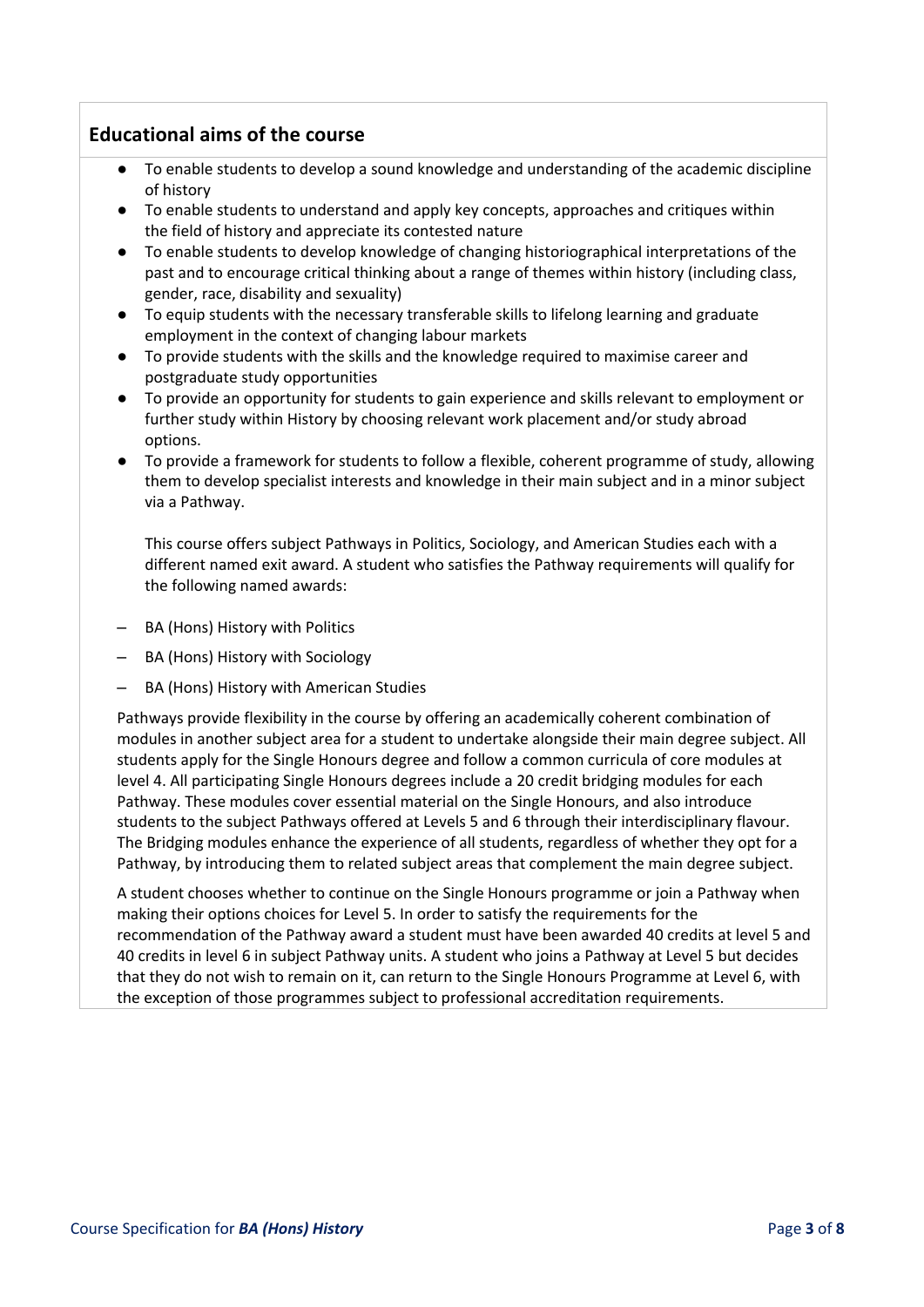## **Course Learning Outcomes and Learning, Teaching and Assessment Strategies**

Th[e Quality Assurance Agency for Higher Education \(QAA\)](http://www.qaa.ac.uk/en) sets out a national framework of qualification levels, and the associated standards of achievement are found in their [Framework for Higher Education](https://www.qaa.ac.uk/docs/qaa/subject-benchmark-statements/subject-benchmark-statement-history.pdf?sfvrsn=49e2cb81_4) [Qualifications](http://www.qaa.ac.uk/en/Publications/Documents/qualifications-frameworks.pdf) [d](http://www.qaa.ac.uk/en/Publications/Documents/qualifications-frameworks.pdf)ocument.

The Course Learning Outcomes for this course are outlined in the tables below.

#### **A. Knowledge and understanding of:**

| LO<br>number   | <b>Learning outcome</b>                                                                                                                                                                                                                                                                                                                                                                                                                                                                                                                                                                                                                                                                                                                                                                                               | <b>Learning and</b><br><b>Teaching methods</b>                                                                                                         | <b>Assessment</b><br>methods                                                                                        |
|----------------|-----------------------------------------------------------------------------------------------------------------------------------------------------------------------------------------------------------------------------------------------------------------------------------------------------------------------------------------------------------------------------------------------------------------------------------------------------------------------------------------------------------------------------------------------------------------------------------------------------------------------------------------------------------------------------------------------------------------------------------------------------------------------------------------------------------------------|--------------------------------------------------------------------------------------------------------------------------------------------------------|---------------------------------------------------------------------------------------------------------------------|
| A1             | Command of a substantial body of historical<br>knowledge and where a pathway is followed<br>describe and illustrate the nature of politics,<br>including definitions of the boundaries of the<br>political (Politics); develop the ability to<br>formulate and investigate sociologically<br>informed questions<br>(Sociology); demonstrate knowledge of the<br>Americas, its history, culture, environment and<br>society, as defined by the course leader<br>(American Studies)                                                                                                                                                                                                                                                                                                                                     | Lectures, seminars,<br>tutorials, workshops,<br>student and tutor led<br>sessions, skills,<br>discussion and<br>knowledge based<br>classes, group work | essays, exams,<br>portfolios,<br>presentations,<br>seminar<br>performance,<br>dissertation,<br>document<br>analyses |
| A2             | The ability to develop and sustain historical<br>arguments in a variety of literary forms,<br>formulating appropriate questions and utilising<br>evidence and where a pathway is followed<br>recognise the ways in which key concepts,<br>theories and methods are used to analyse<br>political ideas, actors, institutions and<br>behaviour (Pol); the ability to identify a range<br>of research strategies and methods and to<br>comment on their relative advantages and<br>disadvantages for sociological research (Soc);<br>demonstrate understanding of the area in its<br>wider geographical context, through<br>comparison with other geographical areas<br>(including the entire globe), and with reference<br>to transnational links connecting the area to<br>other parts of the world (American Studies) |                                                                                                                                                        |                                                                                                                     |
| A <sub>3</sub> | An ability to interrogate, read, analyse and<br>reflect critically and contextually upon<br>secondary evidence, including historical<br>writings and the interpretations of historians<br>and where a pathway is followed describe and<br>illustrate (international) politics and political<br>phenomena, including the normative and<br>positive foundations of political ideas (Pol); the<br>capacity to identify, assess and analyse sources<br>of evidence in building a sociological argument<br>(Soc); demonstrate awareness of relevant<br>vocabulary and of contributory disciplines and<br>theories (American studies)                                                                                                                                                                                       |                                                                                                                                                        |                                                                                                                     |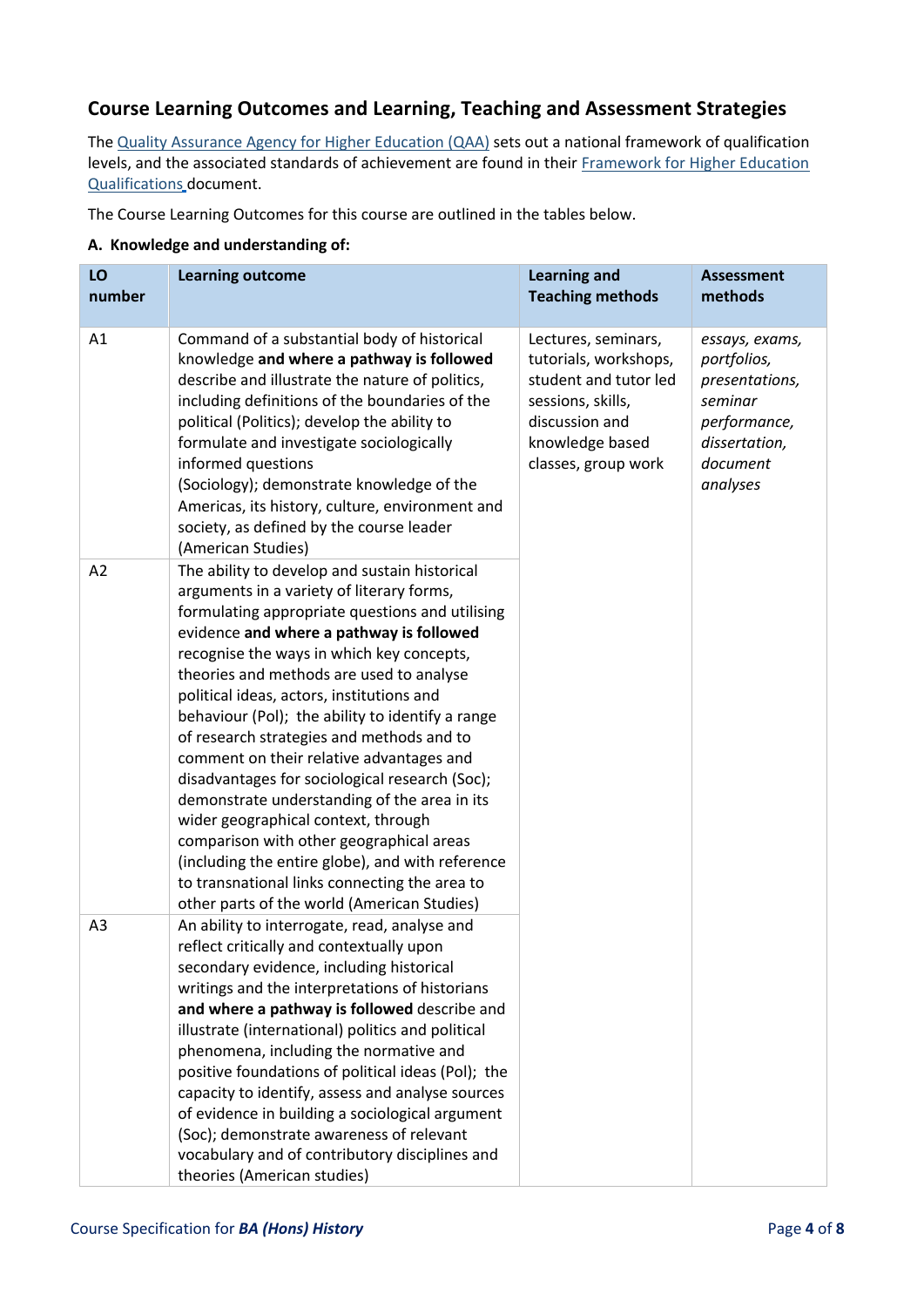| A4 | An appreciation of the complexity of<br>reconstructing the past, and the problematic<br>and varied nature of historical evidence and<br>where a pathway is followed recognise the<br>ways in which key concepts, theories and<br>methods are used to analyse political ideas,<br>actors, institutions and behaviour (Pol); the<br>ability to plan and conduct sociological<br>research using quantitative and qualitative<br>data sources, whether using secondary                                                                                                                                      |
|----|---------------------------------------------------------------------------------------------------------------------------------------------------------------------------------------------------------------------------------------------------------------------------------------------------------------------------------------------------------------------------------------------------------------------------------------------------------------------------------------------------------------------------------------------------------------------------------------------------------|
|    | analysis of previous research, naturally<br>occurring data or gathering new data (Soc);<br>describe concepts from different disciplines<br>and/or interdisciplinary approaches as a<br>means of understanding the area (American<br>studies).                                                                                                                                                                                                                                                                                                                                                           |
| A5 | An understanding of the varieties of<br>approaches to understanding, constructing,<br>and interpreting the past; and, where<br>relevant, a knowledge of concepts and<br>theories derived from the humanities and<br>social sciences and where a pathway is<br>followed describe and illustrate different<br>interpretations of political issues and events<br>(Pol); the ability to recognise the relevance of<br>sociological knowledge to social, public and<br>civic policy (Soc); demonstrate awareness of<br>a diverse range of relevant information and<br>research resources (American studies). |

## **B. Cognitive (Intellectual or Thinking) skills, able to:**

| LO             | <b>Learning outcome</b>                                                                                                                                     | <b>Learning and</b>                                                                                          | <b>Assessment</b>                         |
|----------------|-------------------------------------------------------------------------------------------------------------------------------------------------------------|--------------------------------------------------------------------------------------------------------------|-------------------------------------------|
|                |                                                                                                                                                             |                                                                                                              |                                           |
| number         |                                                                                                                                                             | <b>Teaching methods</b>                                                                                      | methods                                   |
| <b>B1</b>      | The ability to gather and deploy evidence<br>and data to find, retrieve, sort and<br>exchange new information                                               | Lectures, seminars,<br>tutorials, workshops,                                                                 | Essay, exams,<br>portfolios,              |
| <b>B2</b>      | A command of comparative perspectives,<br>which may include the ability to compare the<br>histories of different countries, societies, or<br>cultures       | presentations,<br>student and tutor led<br>seminar<br>sessions, skills,<br>discussion and<br>knowledge based | performance,<br>dissertation,<br>document |
| B <sub>3</sub> | Awareness of continuity and change over<br>extended time spans                                                                                              | classes, group work                                                                                          | analyses                                  |
| <b>B4</b>      | An understanding of the development of<br>history as a subject and the awareness of<br>different types of historical question and<br>historical methodology |                                                                                                              |                                           |
| <b>B5</b>      | An ability to design, research, and present a<br>sustained and independently conceived piece<br>of historical writing                                       |                                                                                                              |                                           |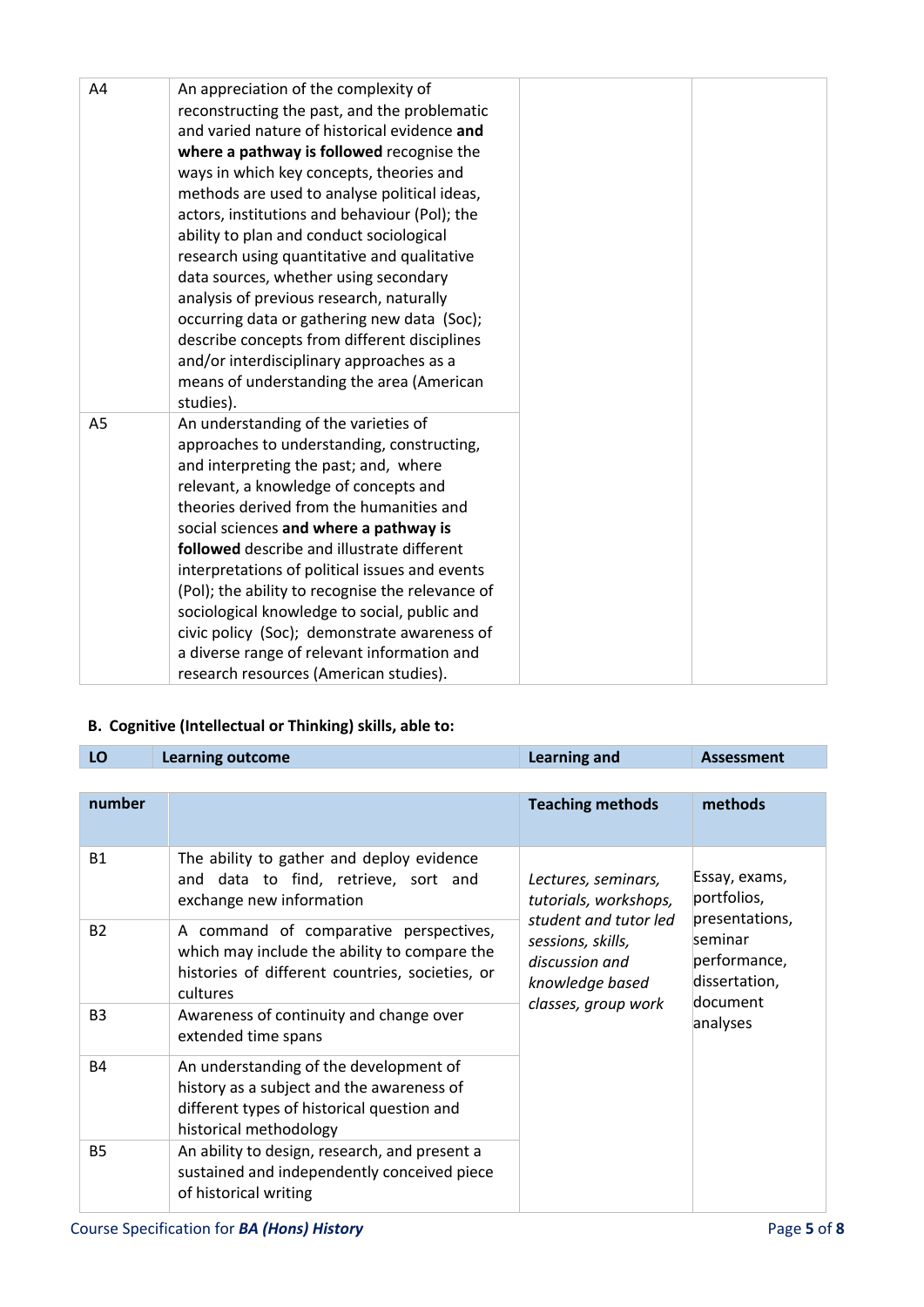## **C. Practical (Professional or Subject) skills, able to:**

| LO<br>number   | <b>Learning outcome</b>                                                                                                                                                                                                                                                                                                     | <b>Learning and</b><br><b>Teaching methods</b>                                             | <b>Assessment</b><br>methods                                       |
|----------------|-----------------------------------------------------------------------------------------------------------------------------------------------------------------------------------------------------------------------------------------------------------------------------------------------------------------------------|--------------------------------------------------------------------------------------------|--------------------------------------------------------------------|
| C <sub>1</sub> | The ability to address historical problems in<br>depth, involving the use of contemporary sources<br>and advanced secondary literature and where a<br>pathway is followed describe, evaluate and apply<br>different approaches involved in collecting,                                                                      | Lectures, seminars,<br>tutorials, workshops,<br>student and tutor led<br>sessions, skills, | essays,<br>exams,<br>portfolios,<br>presentations                  |
|                | analysing and presenting political information<br>(Pol);<br>competence in using major<br>theoretical perspectives and concepts in<br>Sociology, and their application to social life (Soc);<br>the ability to compare and contrast the<br>appropriateness of different disciplinary                                         | discussion and<br>knowledge based<br>classes, group work                                   | , seminar<br>performance,<br>dissertation,<br>document<br>analyses |
| C <sub>2</sub> | approaches in examining the area studies<br>(American studies).<br>The ability to gather and deploy evidence and data<br>to find, retrieve, sort and exchange new                                                                                                                                                           |                                                                                            |                                                                    |
|                | information<br>and where a pathway is followed<br>Apply different concepts, theories and methods to<br>the analysis of political ideas, actors, institutions<br>and behaviour                                                                                                                                               |                                                                                            |                                                                    |
|                | (Pol); the ability to identify a range of research<br>strategies and methods and to comment on their<br>relative advantages and disadvantages for<br>sociological research                                                                                                                                                  |                                                                                            |                                                                    |
|                | (Soc); the ability to use research techniques to<br>identify, record, read and critically analyse and<br>interrogate a range of primary and secondary<br>written and/or oral and/or visual sources, in their<br>original language where appropriate, as a medium<br>for understanding another culture (American<br>studies) |                                                                                            |                                                                    |
| C <sub>3</sub> | The ability to design, research, and present a<br>sustained and independently conceived piece of<br>historical writing<br>and where a pathway is followed Describe and<br>Illustrate the vocabulary of political debate; the<br>structure and operation of different political<br>systems                                   |                                                                                            |                                                                    |
|                | (Pol); the ability to recognise the relevance of<br>sociological knowledge to social, public and civic<br>Course Specification for BA (Hons) History                                                                                                                                                                        |                                                                                            | Page 6 of 8                                                        |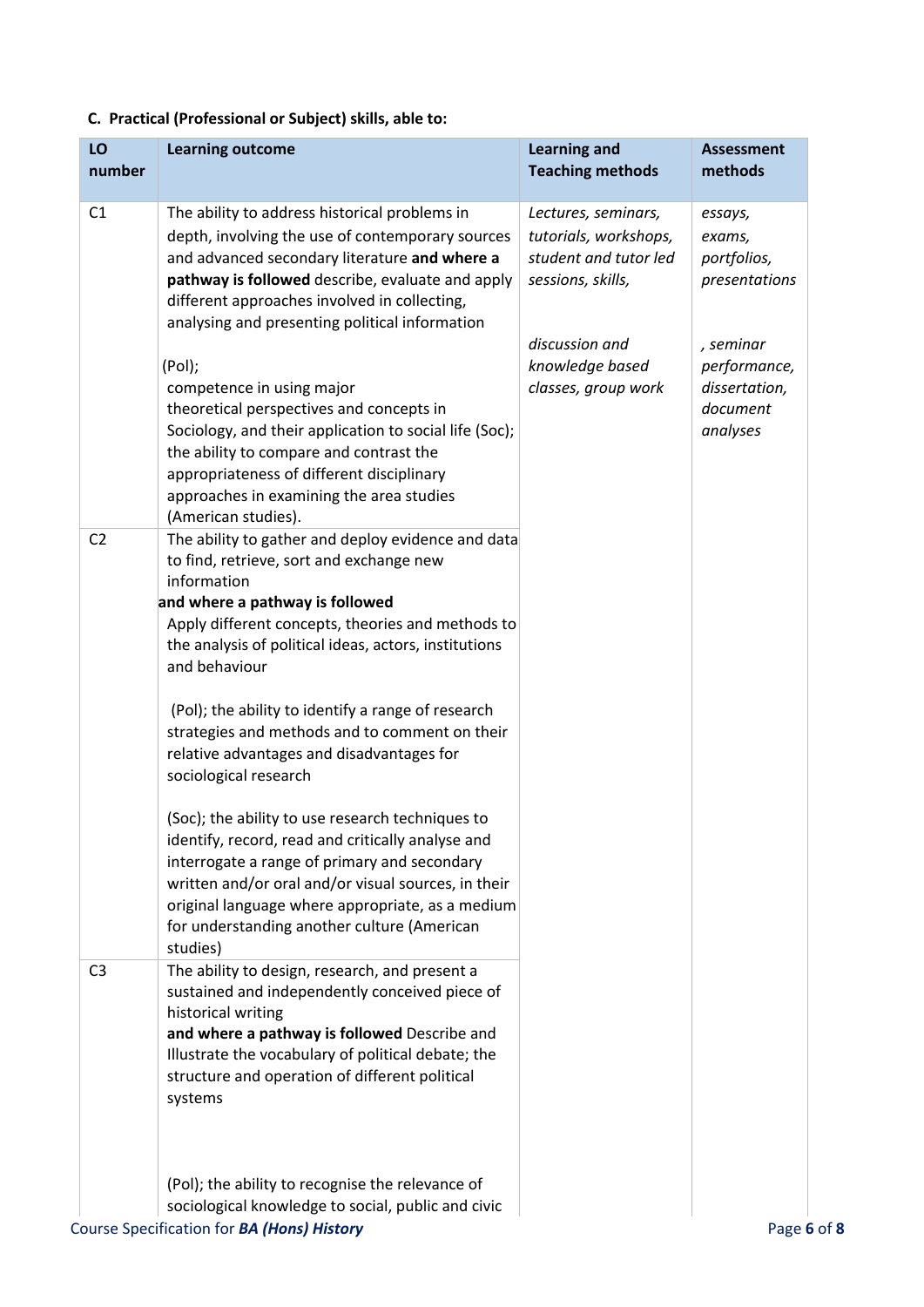|                | policy<br>(Soc); select and apply appropriate methodologies<br>and theories (American studies).                                                                                                                                                                                                                                                                                                                                          |
|----------------|------------------------------------------------------------------------------------------------------------------------------------------------------------------------------------------------------------------------------------------------------------------------------------------------------------------------------------------------------------------------------------------------------------------------------------------|
| C4             | The ability to work collaboratively and to                                                                                                                                                                                                                                                                                                                                                                                               |
| C <sub>5</sub> | An understanding of the ethical dimensions of<br>historical study, writing and research and where<br>a pathway is followed Describe and illustrate<br>the social, economic, cultural and historical<br>contexts of political behaviour (Pol); the ability<br>to understand and apply best ethical practice in<br>sociological enquiry (Soc); analyse issues<br>proficiently in the light of evidence and<br>argument (American studies). |

#### **D. Transferrable (Graduate and Employability) skills, able to:**

| LO<br>number   | <b>Learning outcome</b>                                                                                                            | <b>Learning and</b><br><b>Teaching methods</b>                        | Assessment<br>methods                           |
|----------------|------------------------------------------------------------------------------------------------------------------------------------|-----------------------------------------------------------------------|-------------------------------------------------|
| D <sub>1</sub> | Use communication and information<br>technologies for the retrieval and presentation of<br>information                             | Lectures, seminars,<br>tutorials, workshops,<br>student and tutor led | essays, exams,<br>portfolios,<br>presentations, |
| D <sub>2</sub> | Communicate ideas, both orally and in writing                                                                                      | sessions, skills,<br>discussion and                                   | seminar                                         |
| D <sub>3</sub> | Collaborate with others to achieve common goals                                                                                    | knowledge based                                                       | performance,<br>dissertation,                   |
| D4             | Develop reasoned arguments and synthesise<br>information in order to identify and<br>investigate problems                          | classes, group work                                                   | document<br>analyses                            |
| D5             | Manage their own learning and undertake<br>academic work with guidance and feedback to<br>critically review their own performance. |                                                                       |                                                 |

## **Academic Regulations**

The current University of Portsmouth [Academic Regulations w](https://staff.port.ac.uk/departments/services/academicregistry/qmd/assessmentandregulations/)ill apply to this course.

## **Support for Student Learning**

The University of Portsmouth provides a comprehensive range of support services for students throughout their course, details of which are available at the [MyPort](http://myport.ac.uk/) student portal.

In addition to these University support services this course also provides support within the School from the Welfare and Engagement Leads, Learning Development Tutors and Personal Tutorial system.

## **Evaluation and Enhancement of Standards and Quality in Learning and Teaching**

The University of Portsmouth undertakes comprehensive monitoring, review and evaluation of courses within clearly assigned staff responsibilities. Student feedback is a key feature in these evaluations, as represented in ou[r Policy for Listening to and Responding to the Student Voice](http://policies.docstore.port.ac.uk/policy-069.pdf) [w](http://policies.docstore.port.ac.uk/policy-069.pdf)here you can also find further information.